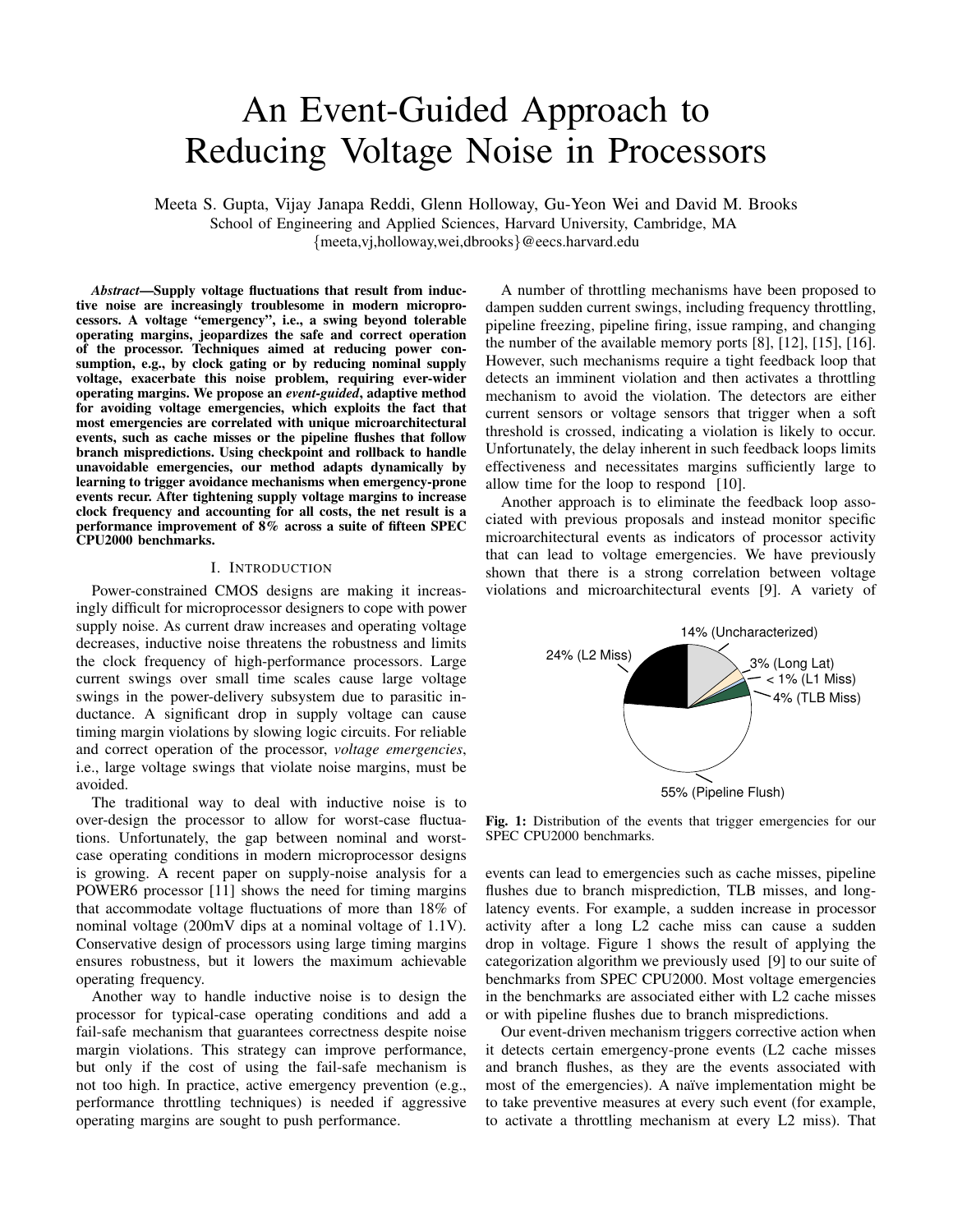

Fig. 2: The number of unique instructions causing emergencies and their corresponding contribution to the total number of emergencies.

would be overly conservative, however, since most such events don't give rise to emergencies. Our analysis shows a false alarm rate of 71% for such a naïve mechanism. Instead, we track specific instructions associated with events (L2 misses or pipeline flushes) that have caused emergencies, and we maintain contextual information for each event and emergency. Reacting only to events associated with emergencies results in much less overhead than the naïve implementation.

Figure 2 shows a cumulative distribution graph plotting the number of unique program addresses that trigger emergencies and their contribution to the total number of emergencies during execution. Each benchmark except for *parser*, *gcc*, *twolf* and *crafty* has fewer than fifteen unique program addresses that cause over 90% of run-time emergencies. Thus, the state that an *instruction-specific* event-guided mechanism needs to maintain can be stored in just a few bytes.

The main contributions of this paper are that:

- 1) We propose and evaluate a method that learns to avoid recurring voltage emergencies by triggering preventive action on the microarchitectural events that cause them.
- 2) We combine our voltage emergency avoidance method with a reusable, non-intrusive fail-safe mechanism and demonstrate net performance benefits while guaranteeing safe and correct operation.
- 3) We show that current-shunt regulation controlled at the microarchitectural level can help to reduce inductive noise with minimal increase in power.

In Section II we describe our proposed event-guided approach. Section III describes the experimental setup that we designed to test our approach through simulation. Section IV describes and evaluates our results. Section V discusses related work on handling inductive noise in processors at the architectural level. Section VI concludes with a brief summary and plans for future work.

# II. AN EVENT-GUIDED APPROACH

Figure 3 shows the operational flow of our event-guided method for detecting and suppressing voltage emergencies. The parts of the diagram connected by solid arrows detect and respond to actual voltage emergencies. The parts connected by dashed arrows are responsible for learning to recognize impending violations and using this training to suppress future



Fig. 3: Overview of the proposed event-guided architecture for handling voltage emergencies.

occurrences of violations. Current and voltage are monitored by a sensor, and an *emergency handler* determines when the supply voltage exceeds operating margins. On detecting a violation, the handler invokes the *fail-safe mechanism* to recover from any deleterious effects of the emergency. The handler also signals the *triggering layer* to learn from this emergency, in order to recognize future emergencies. Later, when the triggering layer detects an emergency-prone situation, it invokes the *adaptation mechanism* to take appropriate preventive action. In the following paragraphs, we describe the components of Figure 3 in more detail.

Emergency handler. When it detects a voltage swing that violates the microprocessor's voltage margins, the emergency handler invokes the fail-safe mechanism to recover an uncorrupted execution state. After recovery, the handler invokes the triggering layer to train it to prevent voltage emergencies proactively, collecting details (such as code location and event type) about the emergency just encountered to guide its analysis.

Fail-safe mechanism. Emergencies can occur either because they are not anticipated by the triggering layer or because event-guided adaptations prove ineffective. We use a recovery mechanism similar to the reactive mechanisms for processor error detection and correction that have been proposed for handling soft errors [3], [18]. These mechanisms are based on checkpoint and rollback. We evaluate two checkpoint-rollback mechanisms, one that makes checkpoints explicitly [14], [13], [1] and one that saves them implicitly [10]. Each is *fine-grained*—the interval between checkpoints is just tens of cycles. Explicit-checkpoint mechanisms periodically save the architectural state of the processor, i.e., the architectural registers and updated memory state. Restoring the register state incurs substantial overhead, and there are additional cache misses at the time of recovery. (We assume a buffered memory update, and cache lines updated between checkpoints are marked as volatile.) Moreover, a robust explicit-checkpoint mechanism for noise margin violations requires the maintenance of two checkpoints (since any checkpoint falling after a violation but before its subsequent detection must be considered corrupt).

We previously used an implicit-checkpoint-rollback scheme based on delayed commit and rollback that speculatively buffers updates to the machine state for long enough to be sure that no emergency occurred while they were being computed [10]. Completed results wait in the reorder buffer (ROB) or store queue (STQ) for an interval set by the sensor delay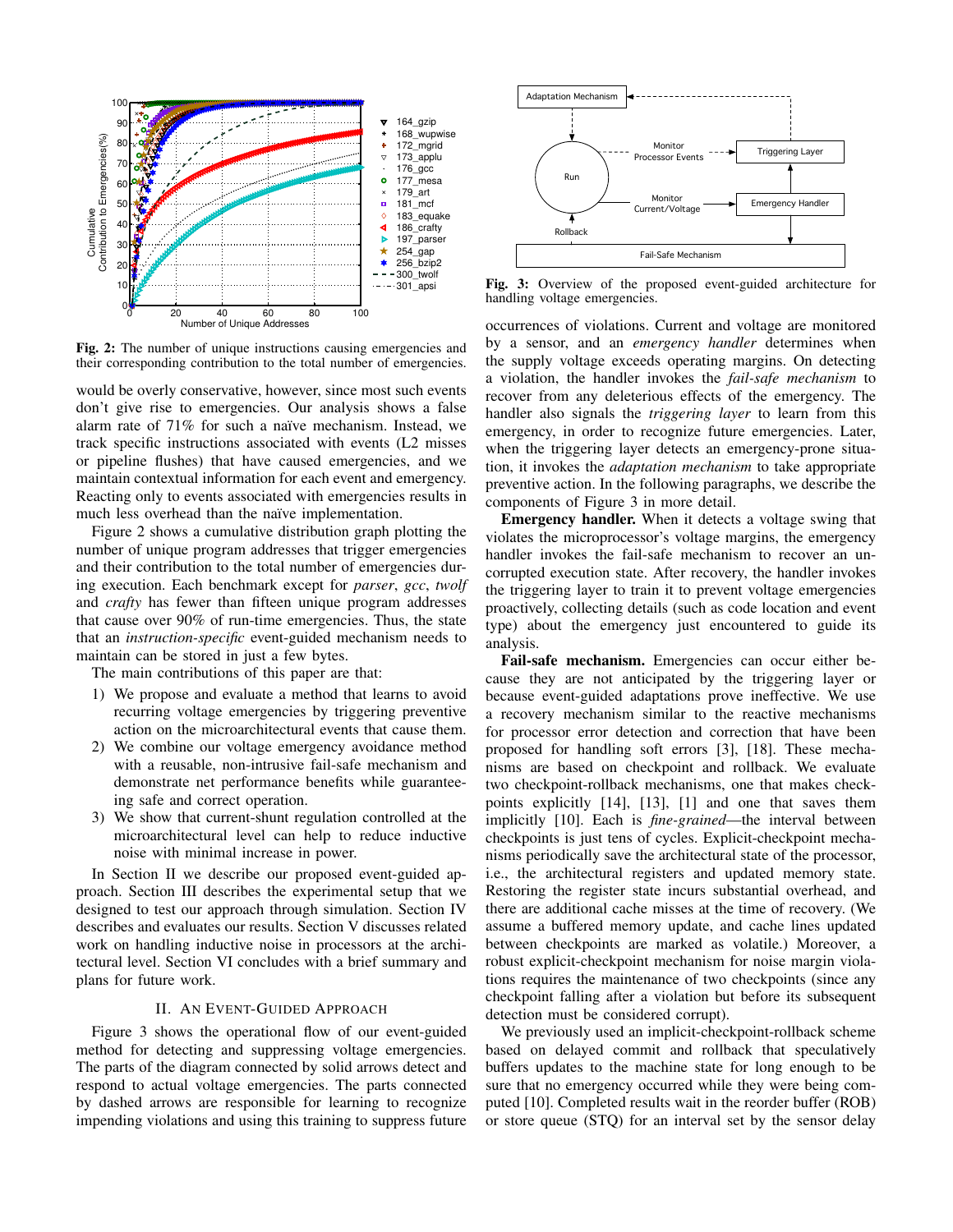of the emergency detector. After that interval, if there have been no emergencies, results are committed to the retirement register file or the L1 data cache.

Explicit checkpointing is a less intrusive addition to existing processor designs, and it is more likely to be useful for purposes other than voltage emergencies. But because of the high frequency of noise margin violations, the performance cost of an explicit-checkpoint mechanism could be much greater than that of the implicit mechanism. Our event-guided emergency suppression method brings the overhead of explicit checkpointing into line with that of implicit checkpointing, giving us the best of both approaches.

Triggering layer. The triggering mechanism tries to guide the hardware through safe execution using adaptation mechanisms that prevent emergencies (*Adaptation Mechanism* in Figure 3). The triggering layer waits for event notifications from the emergency handler. When it receives one, it caches the time and recent microarchitectural event history, and it updates a frequency counter for the particular emergency. This information determines when to locate and adapt the source instruction that caused an emergency. Once an emergency has been flagged as frequently occurring, the triggering layer uses an *event characterization* algorithm [9] to determine the root cause of the emergency. It targets subsequent occurrences of the emergency for prevention, using microarchitectural events as cues to activate an adaptation mechanism.

In order to provide pertinent information to the triggering layer of the event-guided approach, the processor maintains two circular structures similar to those found in existing architectures like IPF and PowerPC. The first is a *branch trace buffer (BTB)*, which maintains information about the most recent branch instructions, their predictions, and their resolved targets. The second is a *data event address register (D-EAR)*, which tracks recent memory instruction addresses and their corresponding effective addresses for all cache and TLB misses. The triggering layer reads this information at every voltage emergency and uses it as described in Section IV to suppress future emergencies.

We augment each entry in our BTB and D-EAR structures with a saturating counter that gives the age of the entry in cycles. To determine whether an event described in one of the structures is the likely cause of a subsequent emergency, we need to know the time interval between the two. The age of an entry also helps the hardware to discard entries that are too old to be of use to the triggering mechanism.

The trigger mechanism can either be implemented purely in hardware or as software-assisted hardware. A hardware-only mechanism is practical because monitoring fewer than twenty program points at once typically covers 90% of all emergencies (as discussed in Section I). Information about which instructions to track and the associated emergency-causing events can be maintained in a small content-addressable memory that recognizes when to trigger preventive action. Alternatively, software can be used to add hints to instructions (such as mispredicted branches or loads that have missed in the data cache) that have been associated with noise margin violations, so that the hardware can take preventive measures whenever those instructions are again associated with emergency-prone events. Software has potential benefits that hardware-only mechanisms do not share, since a software layer can perform intelligent code transformations to prevent emergencies. But this and other specifics about the hardware or software implementation are beyond the scope of this paper.

Adaptations. Adaptations are intended to avoid the sudden current increases that lead to large voltage swings. We consider four kinds of adaptations: frequency throttling, using a currentshunt regulator, pseudo-instruction padding, and prefetching. These techniques either stretch out current fluctuations in time or smooth them out in amplitude. In Section IV, we evaluate the effectiveness of several combinations of these techniques.

*Throttling mechanism:* Throttling mechanisms spread out increases in current by slowing processor activity. Several kinds of throttling have been proposed [8], [12], [15], [16]. We use simple frequency throttling: dividing the frequency of the system in half whenever throttling is turned on. This quickly reduces current draw, but it also reduces performance by slowing down the machine. We use throttling both for mispredicted branches and for loads flagged as missing in the L2 cache.

*Current-shunt mechanism:* Alon and Horowitz [2] propose a *push-pull* regulator topology that uses an additional higher-than-nominal supply voltage, comparator-based feedback, and a switched-source follower output stage to reduce supply noise. We drive the output stage of this regulator with our triggering mechanism (hardware-event-guided or softwareguided) and call it the *current-shunt* mechanism. This technique has an effect similar to throttling, but without the extra performance penalty associated with throttling. We use the current shunt either for a mispredicted branch or an L2 miss. This mechanism suffers from additional power overhead since the extra charge dumped into the power grid comes from a higher supply voltage. To simplify the comparison of schemes, this power overhead can be translated into performance loss. For example, designers might compensate for this power overhead by reducing global supply voltage and clock frequency. We assume a 3% increase in power translates to a 1% decrease in performance [6].

*Pseudo-instructions:* One possible way to deal with a sudden increase in activity when an L2 cache miss returns is to create a chain of instructions with data dependences that require them to be issued serially, so that processor activity increases gradually. We do so by adding redundant pseudoinstructions, which we call *pseudo-nops*. However, these nop instructions degrade performance by wasting CPU cycles. Hence, we employ a *selective nop* strategy whereby pseudonops are discarded unless the L2 miss occurs. Our analysis shows that a single nop is able to achieve the same reduction in emergencies as multiple pseudo-nops with less performance degradation, so we use single pseudo-nop insertion in our evaluation.

*Prefetching:* Another way to deal with large stalls is by prefetching loads that cause large L2 cache miss penalties. To study the potential of dynamic prefetching adaptations for dealing with emergencies, we assume an *ideal prefetch* mechanism; the system inserts prefetch instructions for delinquent loads, eliminating further cache misses for those loads. This does not capture the complexities of a dynamic prefetching engine, but it gives a measure of its potential to combat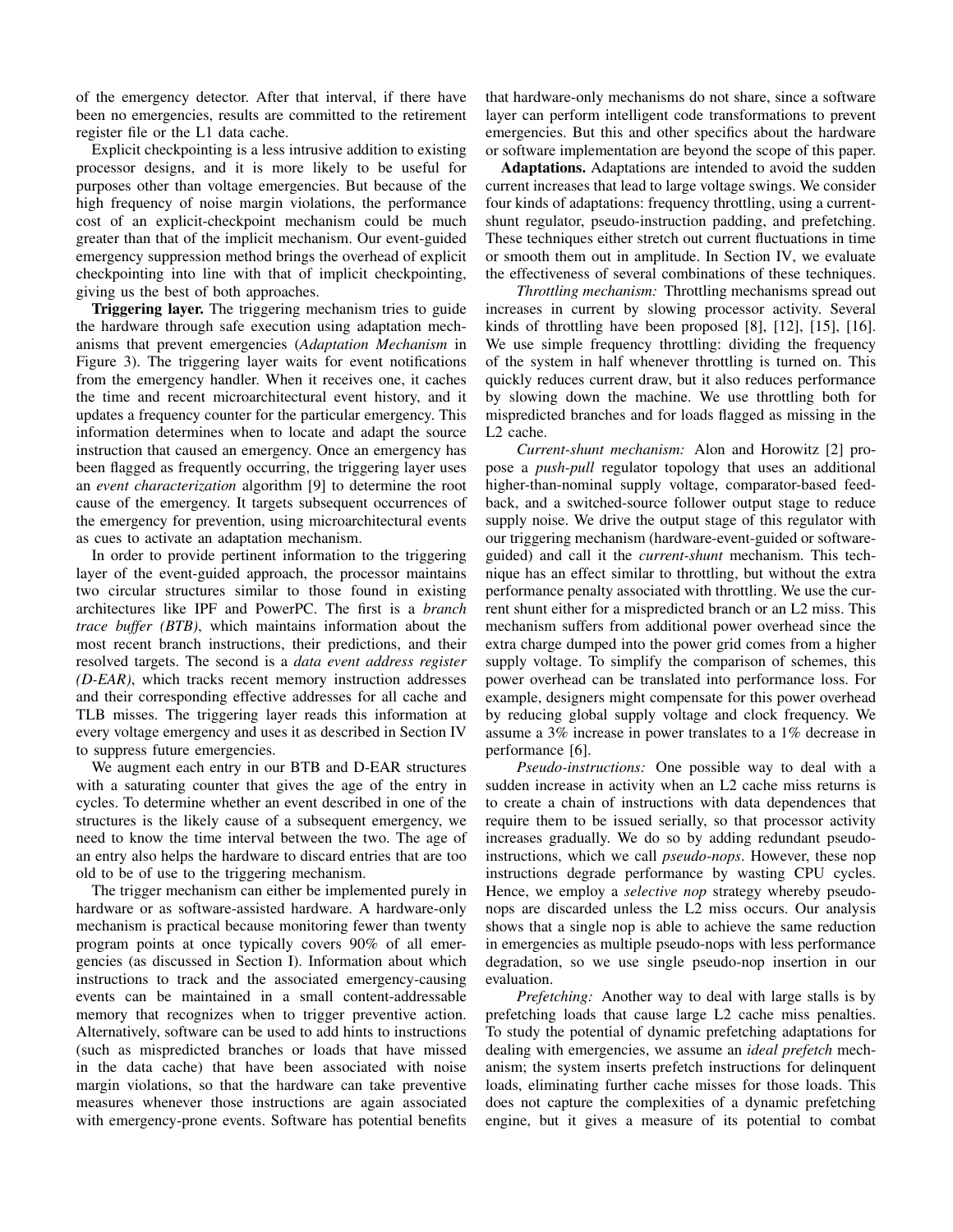| <b>Clock Rate</b> | 3.0 GHz              | <b>RAS</b>            | 64 Entries        |
|-------------------|----------------------|-----------------------|-------------------|
| Inst. Window      | 128-ROB, 64-LSQ      | <b>Branch Penalty</b> | 10 cycles         |
| Functional        | 8 Int ALU, 4 FP ALU, | <b>Branch</b>         | 64-KB bimodal     |
| Units             | 2 Int Mul/Div,       | Predictor             | gshare/chooser    |
|                   | 2 FP Mul/Div         | <b>BTB</b>            | <b>1K Entries</b> |
| Fetch Width       | 8 Instructions       | Decode Width          | 8 Instructions    |
| L1 D-Cache        | 64 KB 2-way          | L1 I-Cache            | 64 KB 2-way       |
| L2 I/D-Cache      | 2MB 4-way,           | <b>Main Memory</b>    | 300 cycle         |
|                   | 16 cycle latency     |                       | latency           |

TABLE I: Processor parameters for SimpleScalar.

emergencies. To be unbiased in our analysis, we omit the performance benefits of prefetching when considering the overall performance of the system.

### III. EXPERIMENTAL SETUP

Our evaluation of event-guided voltage emergency suppression compares naïve individual adaptations against different sets of instruction-specific adaptations drawn from the list described in the preceding section. For each adaptation or adaptation set, the evaluation also compares a fine-grained explicit-checkpoint mechanism against the implicit-checkpoint scheme. Table II lists all of the combinations tested. Our objective is to find the most successful combination for minimizing the overhead associated with suppressing or correcting for emergencies. We also want to show that under realistic assumptions, there is a net performance advantage to using our approach.

We use SimpleScalar/ $x86$  to simulate a Pentium 4 with the parameters shown in Table I. The modified 8-way superscalar x86 SimpleScalar collects detailed cycle-accurate current profiles using Wattch [7]. We calculate voltage variations by convolving the simulated current profiles with an impulse response of the power delivery subsystem [16], [12]. We use a power delivery subsystem model based on the characteristics of the Pentium 4 package [4], which exhibits a mid-frequency resonance at 100MHz with a peak impedance of  $5m\Omega$ . This corresponds to a period of 30 clock cycles for a 3GHz machine. Finally, we assume peak current swings of 16-50A.

In our experiments, we assume an aggressive operating margin of 4%, even though with our power delivery package, we see voltage dips as large as 13%. Bowman et al. [5] show that removing a 10% operating voltage guardband leads to a 15% improvement in clock frequency. Using this 1.5 ratio as the scaling factor from operating voltage margin to clock frequency gives an upper bound of 17.5% on the clock frequency increase made possible by reducing a 13% voltage margin down to 4%. Defining performance as *frequency*/*CPI*, where *CPI* is the average number of cycles per instruction, this frequency increase translates to a potential 17.5% performance increase, provided *CPI* remains constant. Of course, emergency avoidance incurs performance overhead, which we measure in our simulations. We evaluate an adaptation's net impact on performance by using this measured overhead to reduce the top potential performance enabled by tightening to a 4% voltage margin.

We use 20 cycles as the delay required by a voltage sensor to detect a voltage emergency. We also use 20 cycles as the duration of each throttling activation, and 21 cycles as the checkpointing interval in the explicit-checkpoint mechanism.

|                      | Nature of Adaptation    |                            |  |
|----------------------|-------------------------|----------------------------|--|
| Naïve                | Throttling              | Current shunt              |  |
| Instruction-specific | Throttling + Pseudo-nop | Current shunt + Pseudo-nop |  |
|                      | Throttling + Prefetch   | Current shunt + Prefetch   |  |

TABLE II: Combinations of adaptation mechanisms studied in our simulations.

Making checkpoints at shorter intervals than the delay time of the voltage sensor would be wasteful. For the currentshunt adaptation, we find that inserting charge equivalent to 10 amperes for 10 cycles is most effective. Total processor current draw is typically 35A.

Baseline fail-safe mechanisms. A checkpoint-rollback mechanism suffers from the penalty of redoing some computation whenever a noise margin violation occurs. The restart penalty is a function of the sensor delay in the system, i.e., the time required to detect a margin violation. An explicitcheckpoint scheme incurs additional overhead associated with restoring the registers (assumed to be 8 cycles, for 32 registers with 4 write ports) and memory state (because volatile lines are flushed, additional misses can occur after rollback). An implicit-checkpoint scheme does not incur a penalty for restoring state, but it suffers from the penalty associated with delaying commits in the ROB/STQ. This penalty is also a function of the sensor delay. With a sensor delay of 20 cycles, the overhead incurred by the fine-grained explicit-checkpoint mechanism is 35%, as compared to only 8% for the implicitcheckpoint scheme (Figure 4(a)).

Event-guided fail-safe execution. Section II provided a detailed description of the various kinds of adaptation in isolation. In this section, we evaluate the effectiveness of individual naïve event-driven adaptations, and we also show the benefits of combining instruction-specific adaptations. The configurations that we analyze are shown in Table II. Each is paired with both fail-safe strategies, i.e., a fine-grained explicit-checkpoint-rollback mechanism and also one using implicit checkpoints.

For load instructions, we apply combined adaptations in sequence. For example, for the combination of instructionspecific throttling and pseudo-nops, we use throttling first for a load instruction, but if the throttling at any recurrence of the cache-miss event for that load is unable to avoid a voltage emergency, then we insert a pseudo-nop. Similarly, we try throttling alone before adding prefetching in the instructionspecific-throttle-and-prefetch combination. We maintain the same order for current-shunt adaptations.

## IV. RESULTS AND ANALYSIS

First, some general observations. In the SPEC CPU2000 benchmarks, instruction-specific throttling is able to eliminate nearly 100% of voltage emergencies associated with pipeline flushes that follow branch mispredictions. But throttling alone is less effective in reducing emergencies after loads that miss in the L2 cache. On the other hand, prefetching alone eliminates nearly all of these L2-miss-related emergencies.

Figure 4 illustrates the performance improvements of our event-guided framework averaged over our CPU2000 benchmark suite. Note in Figure 4(a) that each adaptation scheme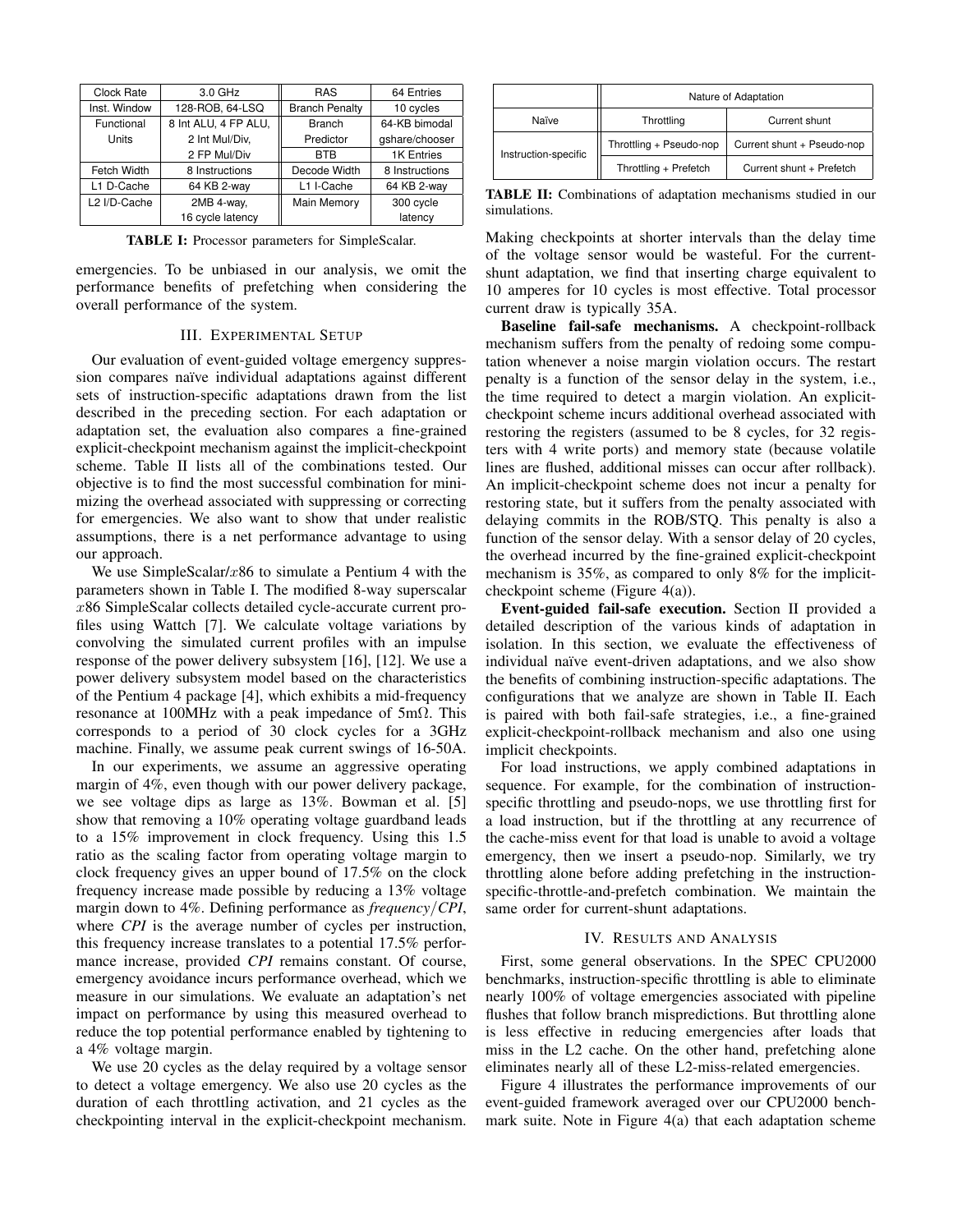

Fig. 4: Comparison of different approaches to handling noise margin violations. Each bar represents an average over our suite of SPEC CPU2000 benchmarks. The left bar for each scheme represents the implicit-checkpoint mechanism; the right bar, the explicit-checkpoint mechanism. Graph (a) shows the distribution of performance overhead associated with each adaptation. Graph (b) shows overall improvements in performance (*frequency*/*CPI*), with 17.5% as the upper bound.

reduces the total restart cost relative to the fail-safe-only baseline, because the elimination of emergencies reduces the number of rollbacks needed. As expected, naïve event-based adaptations have higher overhead than instruction-specific ones because the penalties for using them (reduced clock frequency in the case of throttling or increased power consumption in the case of current shunt) apply to all mispredicting branch instructions and delinquent loads, not just to the problematic ones.

The current shunt and prefetching combination (last pair in Figure 4) achieves the best result overall. With the implicitcheckpoint mechanism, this combination reduces total overhead from 8% (for the baseline) down to 6%, which increases the performance gain from 8.7% (for the baseline) to 11%. With the fine-grained explicit-checkpoint mechanism, the combination of current shunt and prefetching yields a significant increase in performance (a net performance improvement of 8% for the combined adaptations as compared to 13% degradation for the baseline), primarily because of reduced total restart costs. The overall cost is reduced from 35% for the baseline to around 9%, equivalent to the baseline penalty of the implicit-checkpoint-rollback mechanism. Because our event-guided approach reduces the need to roll back and restart execution, it allows fine-grained explicit checkpointing to be used with relatively little penalty.

Figure 5 presents a closer view of this most successful combined adaptation (current shunt plus prefetching scheme). The adaptation is effective in eliminating emergencies attributed to L2 miss events and flush events for most of the benchmarks. In *mgrid*, however, applying prefetching to the loads that cause L<sub>2</sub> misses increases the emergencies (almost doubling them). A detailed analysis shows that removing the stall periods associated with L2 misses increases the fluctuation of current, which causes more voltage swings. Further investigation reveals that the emergencies have a strong correlation with a set of events instead of a single event, leading to misclassification by the event characterization algorithm. It is in such cases that a software-assisted solution could help recognize that the usual handling of events is not working and turn the adaptation off to prevent further aggravation of the problem.

Another anomaly is *apsi*, which does not show a significant reduction in emergencies. The main reason is that few of its emergencies are attributed to branches and L2 miss events, and we focused on handling those events.

## V. RELATED WORK

Much of the recent research on the inductive noise problem has addressed only the hardware level. Very little work has been done on software-assisted approaches for handling voltage emergencies. Grochowski et al. [8] describe a voltage simulation capability based on cycle-by-cycle activity levels of each functional block, and they use the simulation result in a feedback mechanism to handle  $dI/dt$  emergencies. Joseph et al. [12] present a control-theoretic technique to handle voltage emergencies. Powell and Vijaykumar handle high-frequency inductive noise using a pipeline muffling mechanism [15] and resonance tuning [16]. Most of these works use sensortriggered mechanisms. Our method uses sensors only to detect unavoidable emergencies, not to trigger adaptations.

As Figure 4 shows, throttling is a poor adaptation mechanism for the event-guided scheme described in this paper. In a separate study, we have shown that collecting activity history as a sequence of control flow events plus microarchitectural events enables throttling to suppress emergencies effectively [17]. However, such a mechanism requires sizable resources (e.g., an 8KB structure) by comparison with tracking a few relevant program addresses.

## VI. CONCLUSION

We have developed and evaluated a method for reducing supply voltage fluctuations that result from inductive noise in microprocessors. Using the fact that most voltage emergencies are correlated with unique events like cache misses and pipeline flushes, our method learns to trigger